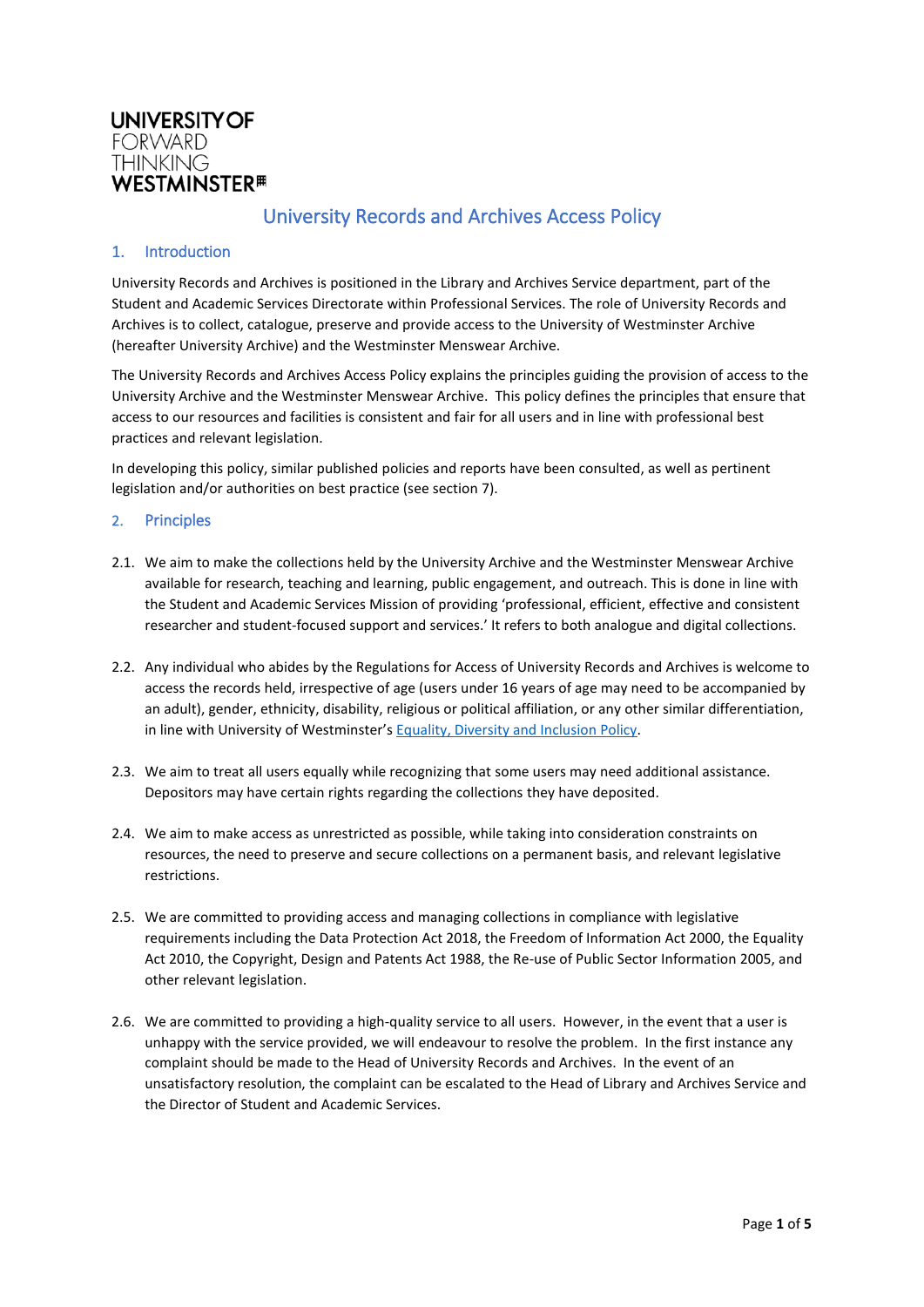# 3. Our communities

We recognise that our collections are of use and interest to multiple overlapping communities locally, nationally, and internationally, including:

- University of Westminster students and staff.
- University of Westminster alumni and retired staff.
- Students and staff of other educational institutions.
- Donors and depositors of records and their heirs and representatives.
- Those who fund the archives (grant givers, financial donors, University of Westminster) Media, arts, and cultural organisations.
- The general public, including local and family historians, special interest groups, local history and community groups, and independent and commercial visitors.

## 4. On-site access

- 4.1. Access to information about the collections can be obtained online through the University Records and Archives [webpages](http://recordsandarchives.westminster.ac.uk/) on the University of Westminster website an[d online catalogue;](https://westminster-atom.arkivum.net/index.php/) and by contacting Records and Archives staff by email, telephone, letter or in person during opening hours.
- 4.2. Records held by the University Archive can be consulted at the University Archive Reading Room, 4-12 Little Titchfield Street, London, by any person free of charge; Original items of clothing held by the Westminster Menswear Archive can be consulted at the Westminster Menswear Archive, Harrow Campus Watford Road, Northwick Park, Middlesex, by any person free of charge<sup>[1](#page-1-0)</sup>.
- 4.3. All users are required to read the [Regulations for Access](https://blog.westminster.ac.uk/recordsandarchives/wp-content/uploads/sites/42/2021/11/Regulations-for-accessUPDATE-Oct2021.pdf) (Includes signing a form of undertaking that they will comply with the terms of the Data Protection Act 2018), complete a registration form, and produce identification before consulting the holdings of the University Archive and Westminster Menswear Archive. No member of the University of Westminster, or the general public, has a right to see any original item without completing the registration procedure, unless they are the owner of the item.
- 4.4. All public users are required to make an appointment prior to visiting the archives, in order to ensure that adequate staff and resources are available to fulfil their requests. We endeavour to accommodate University of Westminster staff and students who have not made an appointment through the operation of a scheduled drop-in service but reserve the right to refuse access to users without an appointment.
- 4.5. Users can visit the University's Archive Reading Rooms during designated opening hours. We may occasionally have to close to the public during designated opening hours for teaching and group visits. Any planned closures will be advertised on the University Records and Archives webpages in advance.
- 4.6. Our staff will provide courteous and helpful guidance to all users. Users can expect to receive assistance in using finding aids and catalogues, identifying useful research materials, and handling archival material.
- 4.7. In order to ensure equal and responsible access, users are expected to respect the Archive materials, staff, and other users, and adhere to the Regulations for Access.
- 5. Remote access and access to digital records

<span id="page-1-0"></span> $1$  Please note that industry access to the Westminster Menswear Archive may be subject to a charge. See our [Access for Industry Visitors](https://www.mensweararchive.com/industry-visitors) for more details.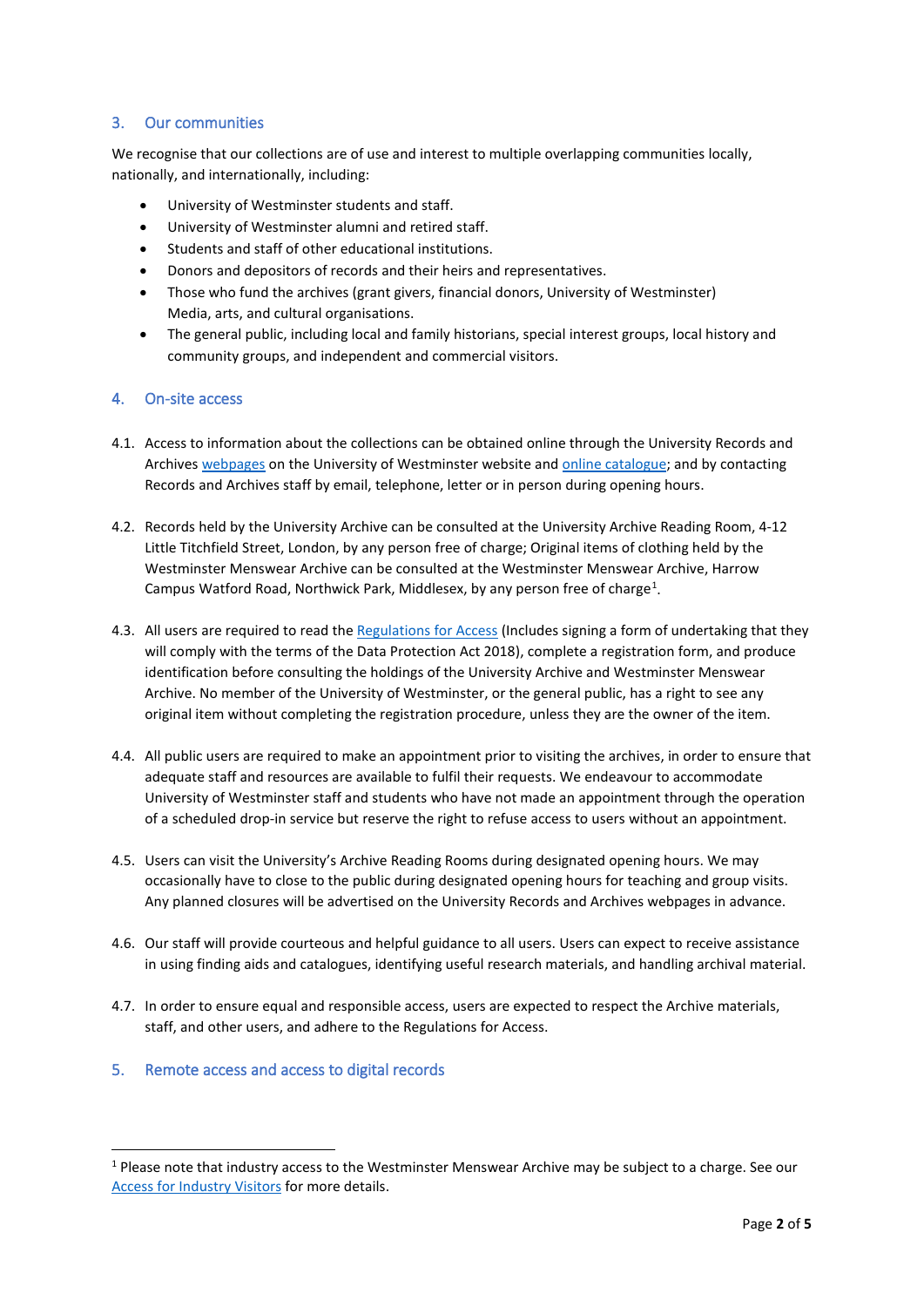- 5.1. We recognise that it is not always practical or possible for researchers to visit us in person, and that the information held here may not be available elsewhere because of the unique and distinctive nature of our collections. We will endeavour to provide remote access as far as is reasonable within the resources available.
- 5.2. We hold a small but growing collection of digital archives which consists of both born digital and digitised material. Access to digitised or born-digital records is made available online via the University Records and Archives [catalogue,](https://westminster-atom.arkivum.net/index.php/) via a hyperlink in the file level description, or a thumbnail embedded in the item description.
- 5.3. We will also provide access to selected material online through digitisation projects, blogs and online exhibitions as far as is reasonably practical. This is dependent upon resources available and legal constraints such as copyright law.

## 6. Restrictions on access

6.1. Most archival material is freely accessible. However, there are certain circumstances under which we may restrict access to individual items or collections. Restrictions are set by archivists, often in consultant with other professional staff or experts including Information Compliance staff. If access to individual items or collections is refused, the reason for doing so will be explained to the user in full. The principal categories of restriction are:

#### 6.2. Privacy legislation

The Data Protection Act is in place in order to safeguard the personal data of individuals. If a document contains personal data about an individual, particularly of a sensitive nature, it will be closed for a period of up to 100 years. Requests to access records containing personal information about living individuals should be submitted in writing to the Head of University Records and Archives. These applications are reviewed on a case-by-case basis and will seek to ensure the right balance between openness and safeguarding individuals' rights.

#### 6.3. Business sensitivity

The University's institutional records are generally closed for a 30-year period following their creation and access will be considered on a case-by-case basis by the Head of University Records and Archives, in consultation as appropriate with the Chief Operating Officer and the Information Compliance team. Information that is exempt from disclosure under FOI may be withheld. Researchers are entitled to apply for access to such material under the terms of the Freedom of Information Act 2000 by submitting a [FOI](https://www.westminster.ac.uk/about-us/our-university/corporate-information/information-compliance-records-management-and-information-security/freedom-of-information)  [request.](https://www.westminster.ac.uk/about-us/our-university/corporate-information/information-compliance-records-management-and-information-security/freedom-of-information)

#### 6.4. Preservation

Access to an item may be refused if the item is in a particularly fragile condition or where handling is likely to cause damage. The decision to refuse access on the grounds of preservation purposes is made at the discretion of the archivist. Where possible, arrangements may be made to provide alternative means of accessing the item, i.e., by digital surrogate.

#### 6.5. Accession agreements

Some of the collections held by University Records and Archives are subject to access controls by agreement with the donor or depositor of the material. In entering into such agreements, the University will have regard to Freedom of Information legislation and will attempt as far as possible to keep to a minimum the period of restriction or control, subject to meeting the legitimate concerns of the donor or depositor.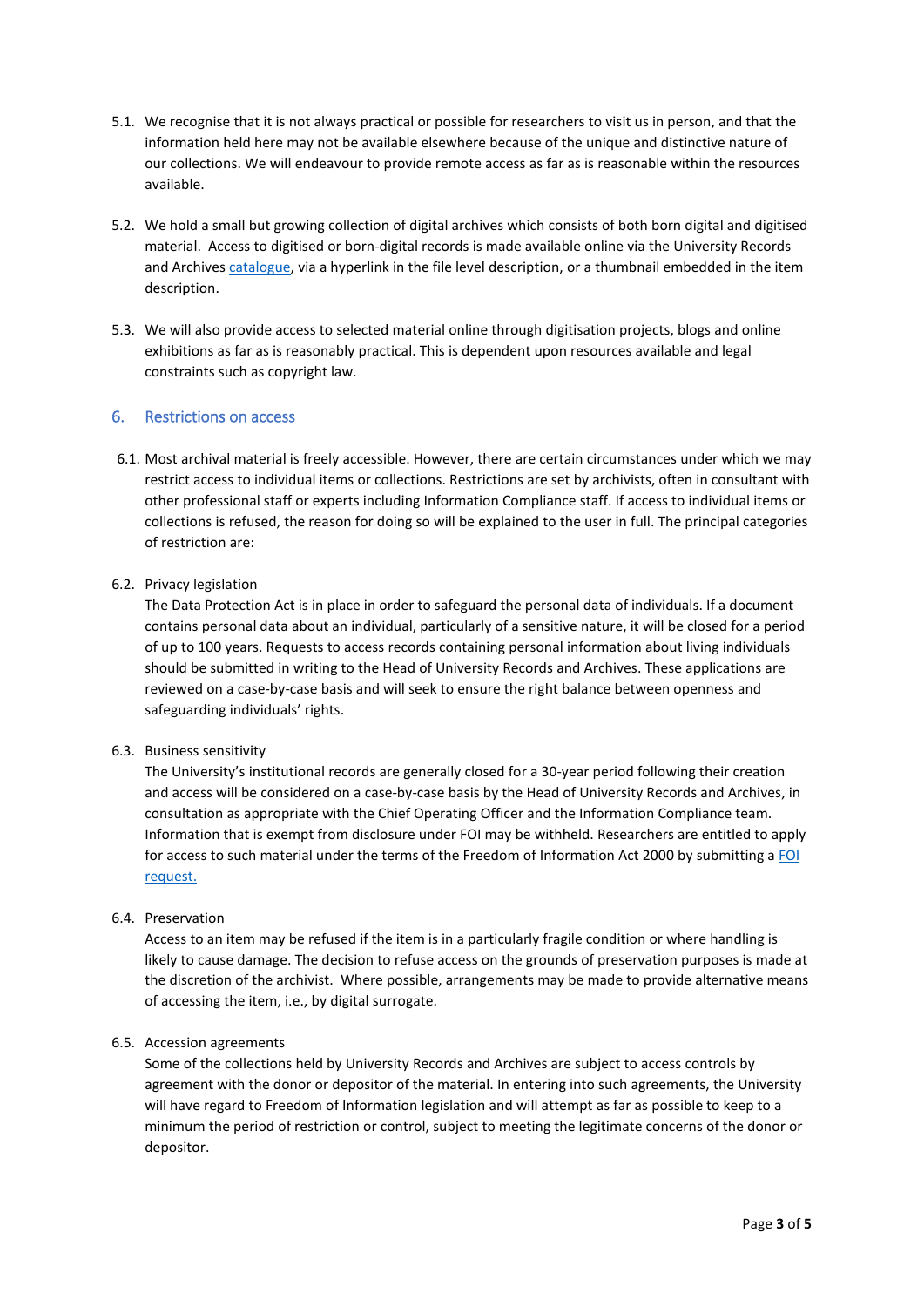#### 6.6. Uncatalogued material

The majority of our holdings are catalogued, but some remains uncatalogued. Where this is the case, it will be indicated at the collection level description in the catalogue. Access is permitted to uncatalogued material where practicable. However, where the collection is likely to contain material subject to the restrictions outlined in 6.2 and 6.3., staff need to conduct an assessment before material can be made available and this is unlikely to be possible without advance notice.

6.7. Information about whether access to a record is restricted can be found in the 'Conditions governing access' field in the catalogue.

# 7. Enquiries

- 7.1. We will respond to all enquiries received from the public by email, telephone, letter, or social media channels. We endeavour to answer all written enquiries within 10 working days of receipt.
- 7.2. We will provide information on our holdings and perform limited research within our holdings free of charge. For particularly lengthy or detailed research we will refer users to the list of private researchers approved by The National Archives.

#### 8. Provision of copies

- 8.1. On-site users visiting the University Archive are permitted to take digital photographs of items free of charge, provided they follow the [Self-Service Digital Photography](https://blog.westminster.ac.uk/recordsandarchives/wp-content/uploads/sites/42/2021/11/URA-self-service-photography-policy-UPDATE-Oct2021.pdf) Policy and complete a Self-service Photography Copyright Declaration form. Users are required to adhere to UK copyright legislation therefore permission is granted on the basis that copies are for private research purposes only. Users of the Westminster Menswear Archive should refer to th[e Images and Licensing guidance](https://www.mensweararchive.com/contact) online.
- 8.2. Users may download access copies of digital material for private research purposes only via the online catalogue.
- 8.3. We endeavour to provide copies of records to remote users where practicable. Remote reprographic orders may be subject to a charge to cover the cost of processing and the costs of any external photography will be passed onto the requestor.
- 8.4. We have a responsibility and duty of care to the unique resources in our care and may refuse to copy items if the process is likely to cause damage to the item. This includes, but is not restricted to, bound volumes, photographs, and oversized material. We reserve the right to refuse copying and the decision to undertake or refuse to make copies of items on the grounds of preservation is made at the discretion of the archivist.
- 8.5. Copies of material are created or taken for private research purposes only. Users who wish to publish an item from the archive collections should request permission by contacting the University Records and Archives team by email: [archive@westminster.ac.uk](mailto:archive@westminster.ac.uk)

#### 9. Implementation and review

9.1. This policy will be communicated to Library and Archives Service staff, interested parties within University of Westminster, and to external agencies and others with an interest in its context, on demand. It will be made available to the public via the University Records and Archives webpages.